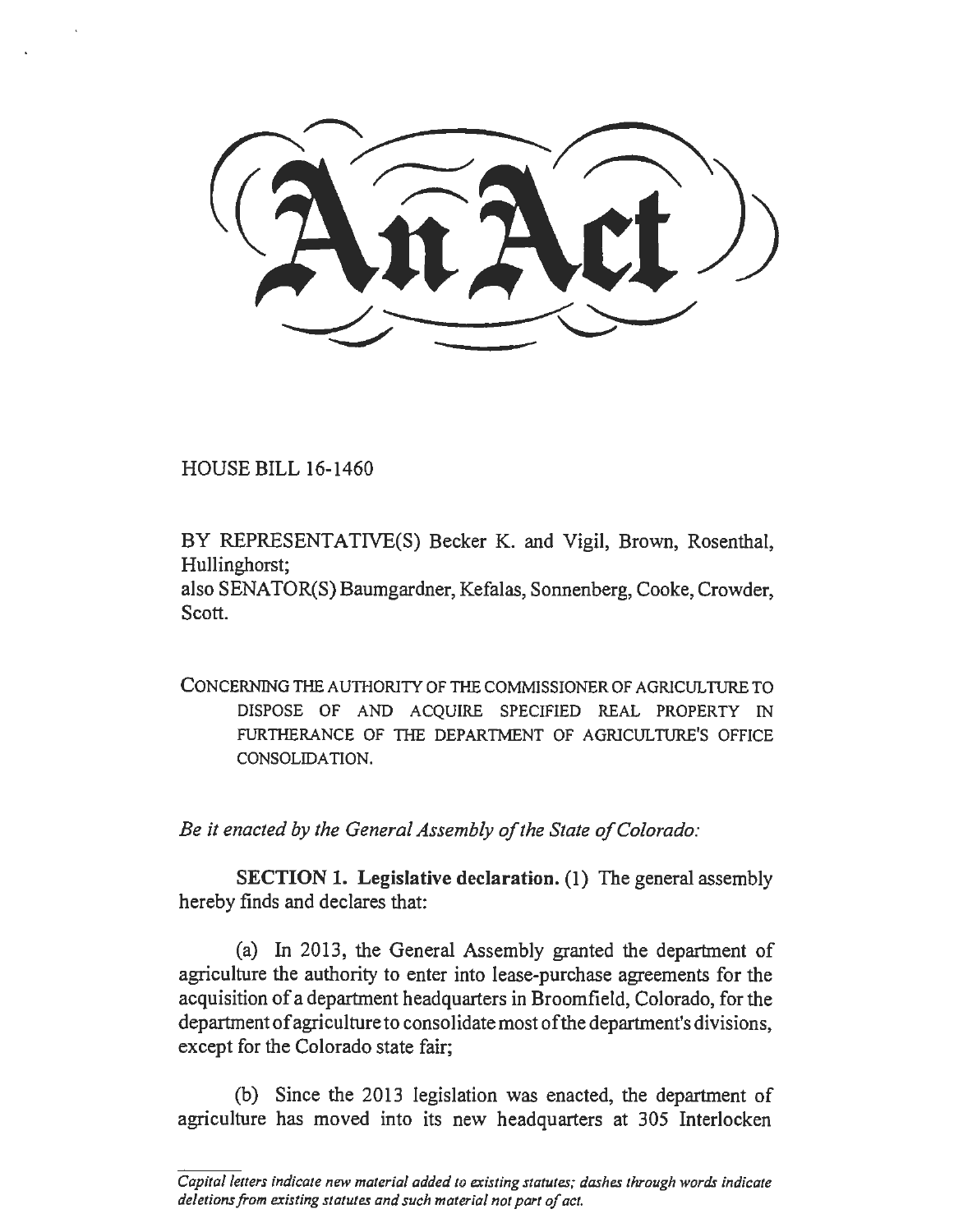Parkway, in Broomfield, Colorado. The department still uses property at 5000 Packing House Road, in Denver, Colorado, for the department's warehouse and storage facility. It is the department of agriculture's understanding that the City and County of Denver is interested in this real property for a planned project of the National Western Center partnership.

(c) The department has not yet consolidated its current inspection and consumer services division facility from its location in the Highlands neighborhood of metro Denver because the lab areas necessary for that division could not be constructed at the new headquarters division; and

(d) The department now seeks approval to sell the property where the department's warehouse and storage facility is located and use the proceeds of that sale to help fund the purchase of vacant land behind the headquarters building in Broomfield, Colorado. It is the department's future plan to use the vacant land in Broomfield to build a lab area to house the inspection and consumer services division facility, subject to the normal capital construction request process.

SECTION 2. Authority for a sale and an acquisition of real property. (1) The state of Colorado, acting by and through the Commissioner of Agriculture and in consultation with the office of the state architect, is authorized to execute a real property sale, at fair market value, for property held by the department of agriculture at 5000 Packing House Road, Denver, Colorado. The proceeds of the sale must be credited to the agriculture management fund as specified in section 35-1-106.9, Colorado Revised Statutes, and such proceeds must be used to acquire the property described in subsection (2) of this section, subject to appropriation.

(2) (a) The state of Colorado, acting by and through the Commissioner of Agriculture and in consultation with the office of the state architect, is authorized to acquire real property located in the Interlocken area at 300 Technology Drive, Broomfield, Colorado, parcel number 157533413004, for the future home of the inspection and consumer services division facility.

(b) Any future capital construction project for a new building to house the inspection and consumer services division facility must be prioritized for funding by the office of state planning and budgeting in its submission to the capital development committee made pursuant to section

## PAGE 2-HOUSE BILL 16-1460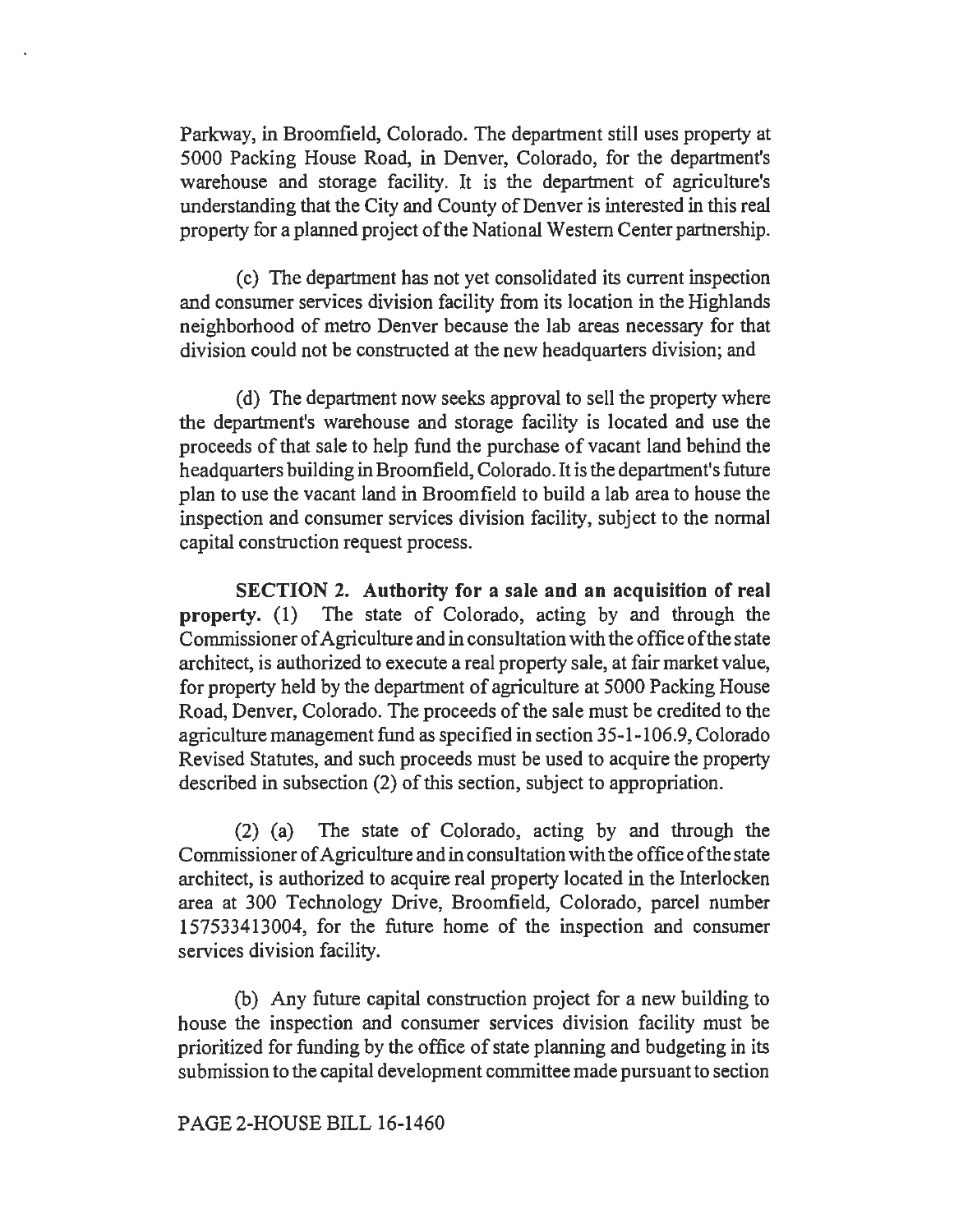24-37-304 (1) (c.3) (I) (C), Colorado Revised Statutes, recommended for funding by the capital development committee pursuant to section 2-3-1305, Colorado Revised Statutes, and included in the governor's annual executive budget proposed to the general assembly pursuant to section 24-37-301, Colorado Revised Statutes.

SECTION 3. In Colorado Revised Statutes, amend 35-1-106.9 as follows:

35-1-106.9. Agriculture management fund- creation. There is hereby created in the state treasury the agriculture management fund. The fund shall consist of moneys transferred pursuant to section 38-13-116.7 (3), C.R.S., and any moneys realized from the sale of the inspection and consumer services division facility AND OTHER REAL PROPERTY ASSOCIATED WITH THAT FACILITY THAT ARE ALL LOCATED IN THE HIGHLANDS NEIGHBORHOOD OF DENVER, COLORADO, AND ANY MONEYS REALIZED FROM THE SALE OF THE WAREHOUSE AND STORAGE FACILITY LOCATED AT 5000 PACKING HOUSE ROAD, DENVER, COLORADO. The department shall use such moneys to fund agricultural efforts approved by the commissioner, including, but not limited to, funding additional department employees necessary to implement and manage approved programs. Moneys may be used for direct assistance or grant assistance for conservation districts created pursuant to article 70 of this title. Moneys in the fund may be used for expenses related to the department's office consolidation as authorized by House Bill 13-1234, enacted in 2013, AND AS AUTHORIZED BY HOUSE BILL 16-1460, ENACTED IN 2016. Moneys in the fund are subject to annual appropriation to the department. Any moneys not expended or encumbered from any appropriation at the end of any fiscal year shall remain available for expenditure in the next fiscal year without further appropriation. All interest derived from the deposit and investment of moneys in the fund shall be credited to the fund and shall not be transferred or credited to the general fund or any other fund.

SECTION 4. Safety clause. The general assembly hereby fmds,